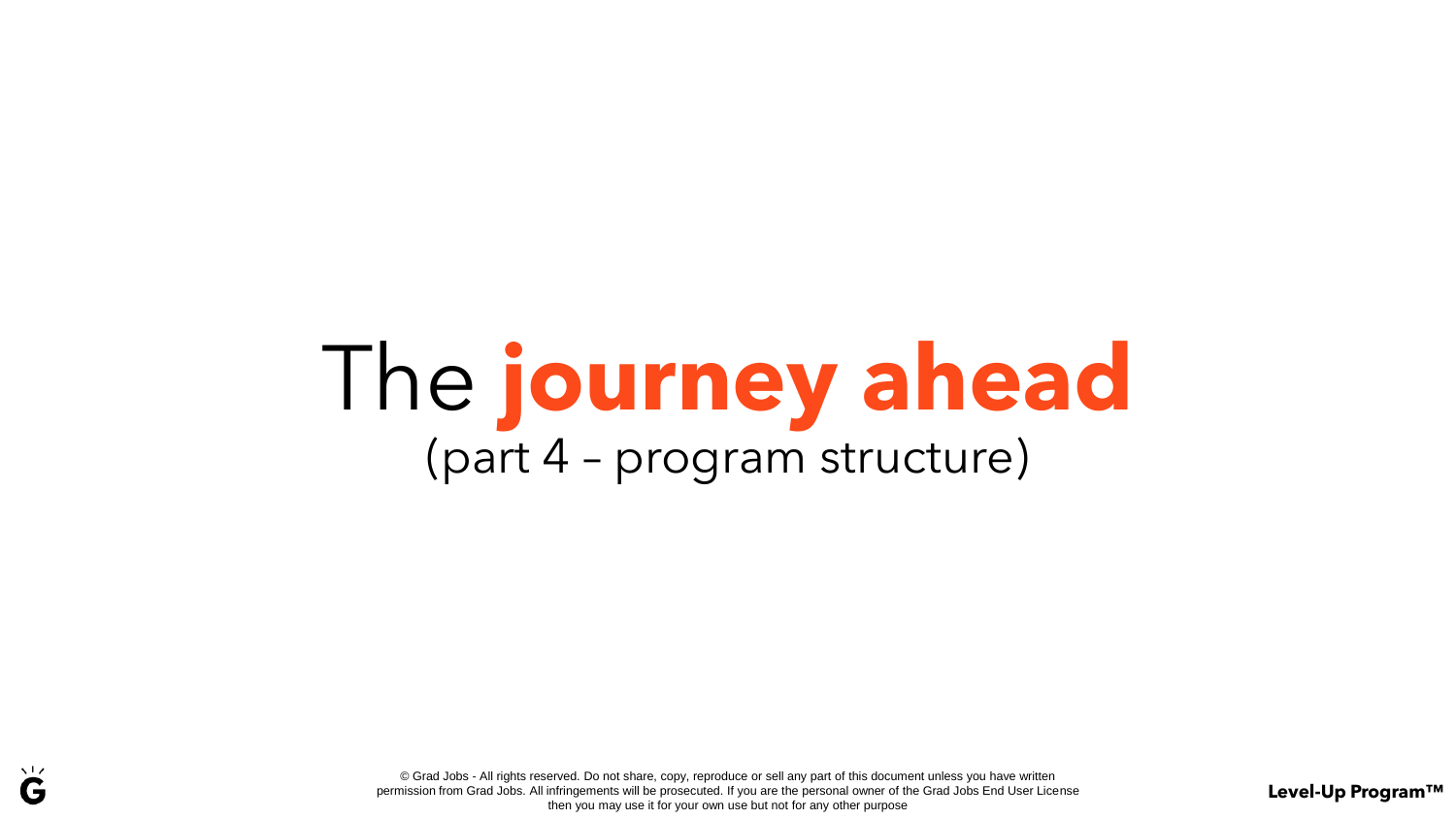# This **program**



**Q&A calls**  (Tuesday 7pm AEST &



(any time)

© Grad Jobs - All rights reserved. Do not share, copy, reproduce of sell any part of this document unless you have written<br>permission from Grad Jobs. All infringements will be prosecuted. If you are the personal owner of t then you may use it for your own use but not for any other purpose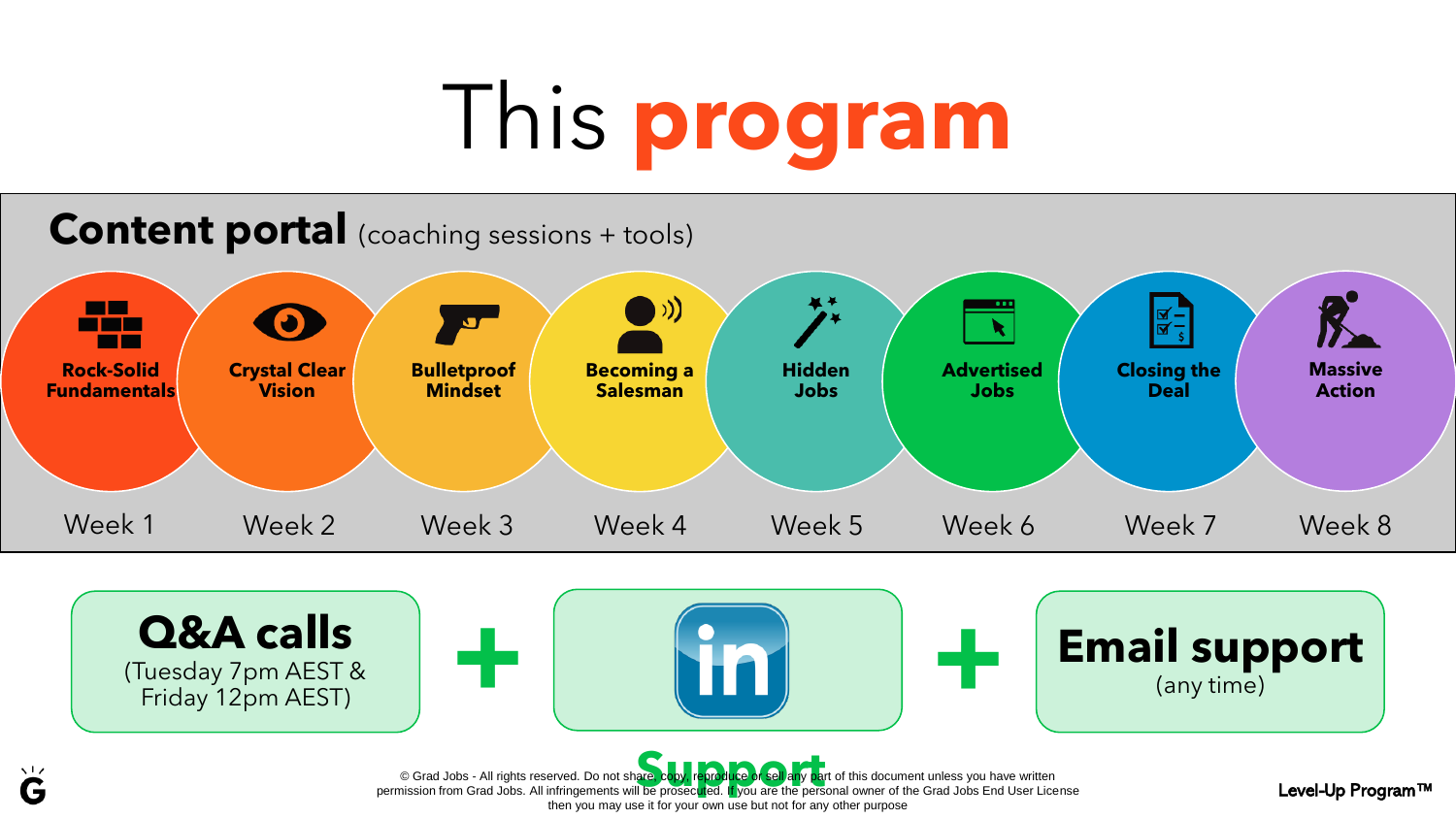# How to use **this program**

#### **1. Week by week**

- **1 week** per week
- **8 weeks** goes fast

#### **2. As needed**

• **In the** event of emergency

#### **3. The deadly quartet**

• **Coaching +** Q&A + support email + LinkedIn group

#### **4. Tracking progress**

• **Mark** as done

#### **5. Action is king**

• **We're** here to get results

© Grad Jobs - All rights reserved. Do not share, copy, reproduce or sell any part of this document unless you have written permission from Grad Jobs. All infringements will be prosecuted. If you are the personal owner of the Grad Jobs End User License then you may use it for your own use but not for any other purpose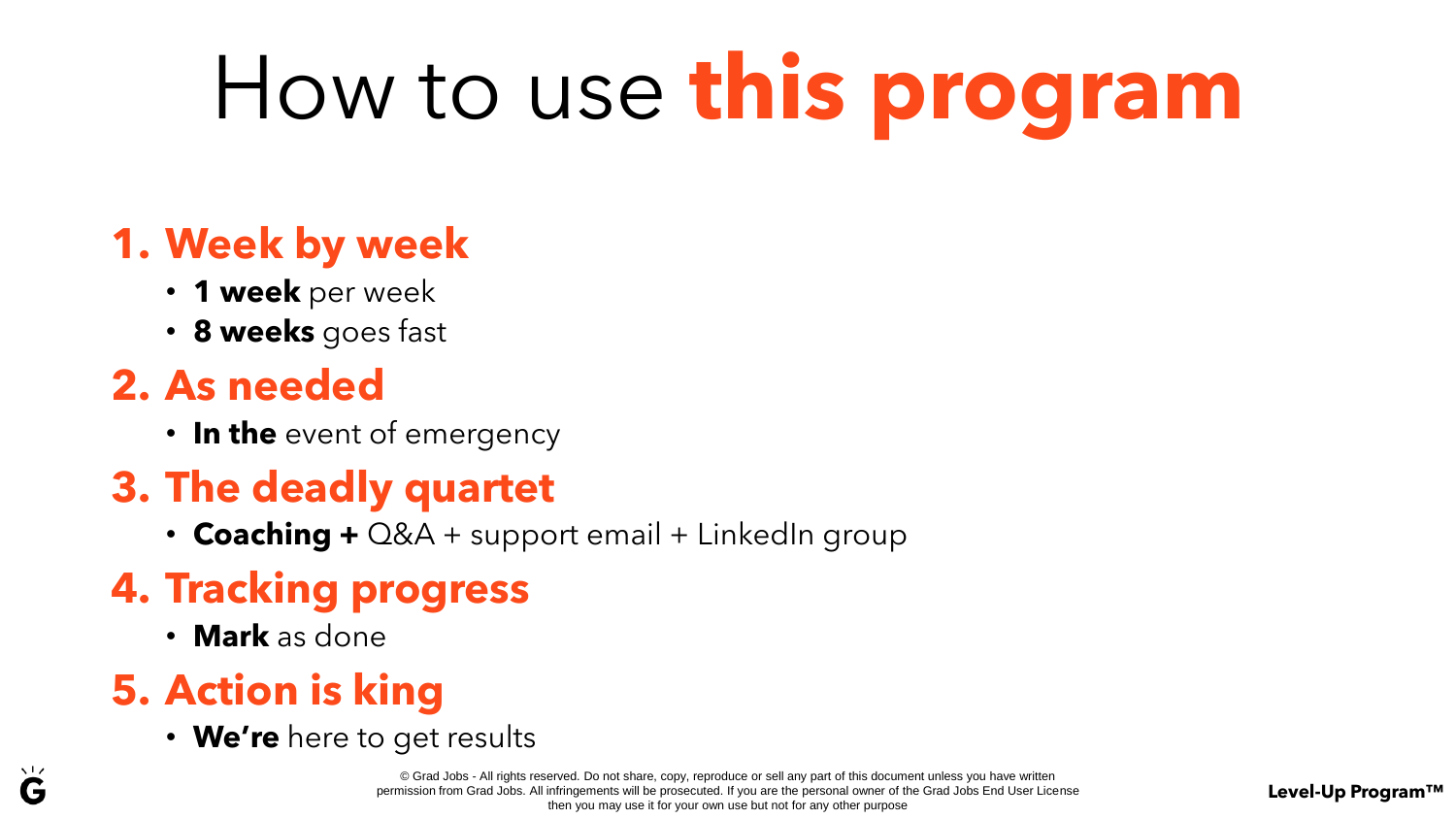# How to get **support**

#### **1. Content portal**

• **Extreme detail** (answers most questions)

#### **2. LinkedIn group**

- **Join + turn** on notifications (main communication method)
- **Post questions** and get answers
- **Build** relationships
- **Get used** to using LinkedIn
- **Exciting** opportunities (referrals and jobs)
- **Q&A** call links

 $\sqrt{17}$ G

- **Accountability** buddy/interview practice
- **Rules:** no complaining, no spamming, no promotions, and no negativity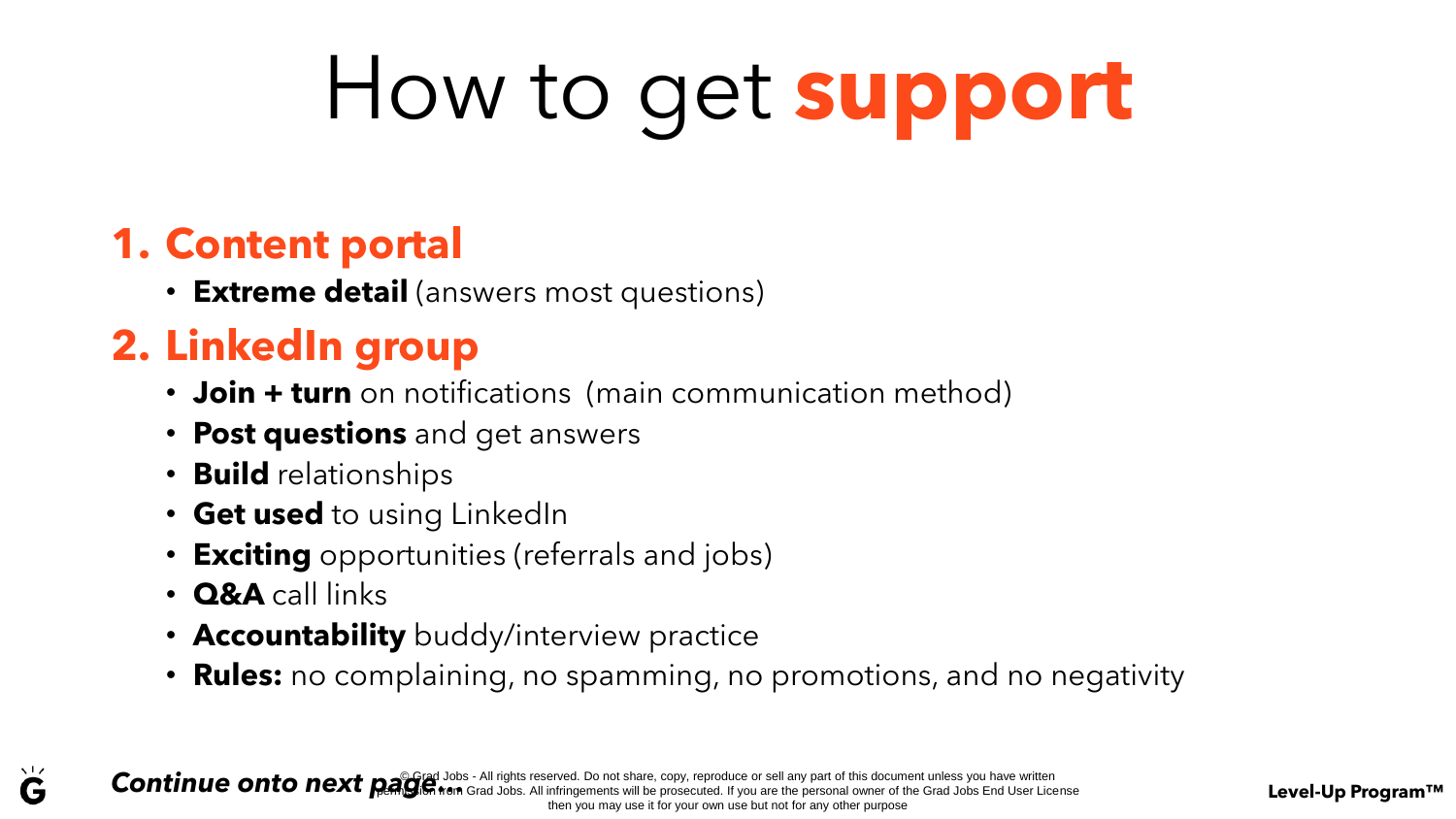# How to get **support**

#### **3. Q&A calls (2x weekly)**

- **Best way to** get 1-1 support (scheduling is very hard these days)
- **2 hours** (but runs until no more questions)
- **Q&A** recordings
- **Block out** at least one in your calendar
- **Attend your** first one within first week of joining

#### **4. Support email**

- **Email** support@mygradjobs.com.au
- **General questions,** document review, cold message review, motivation etc.

#### **5. FAQ material**

• **FAQ** tool + FAQ videos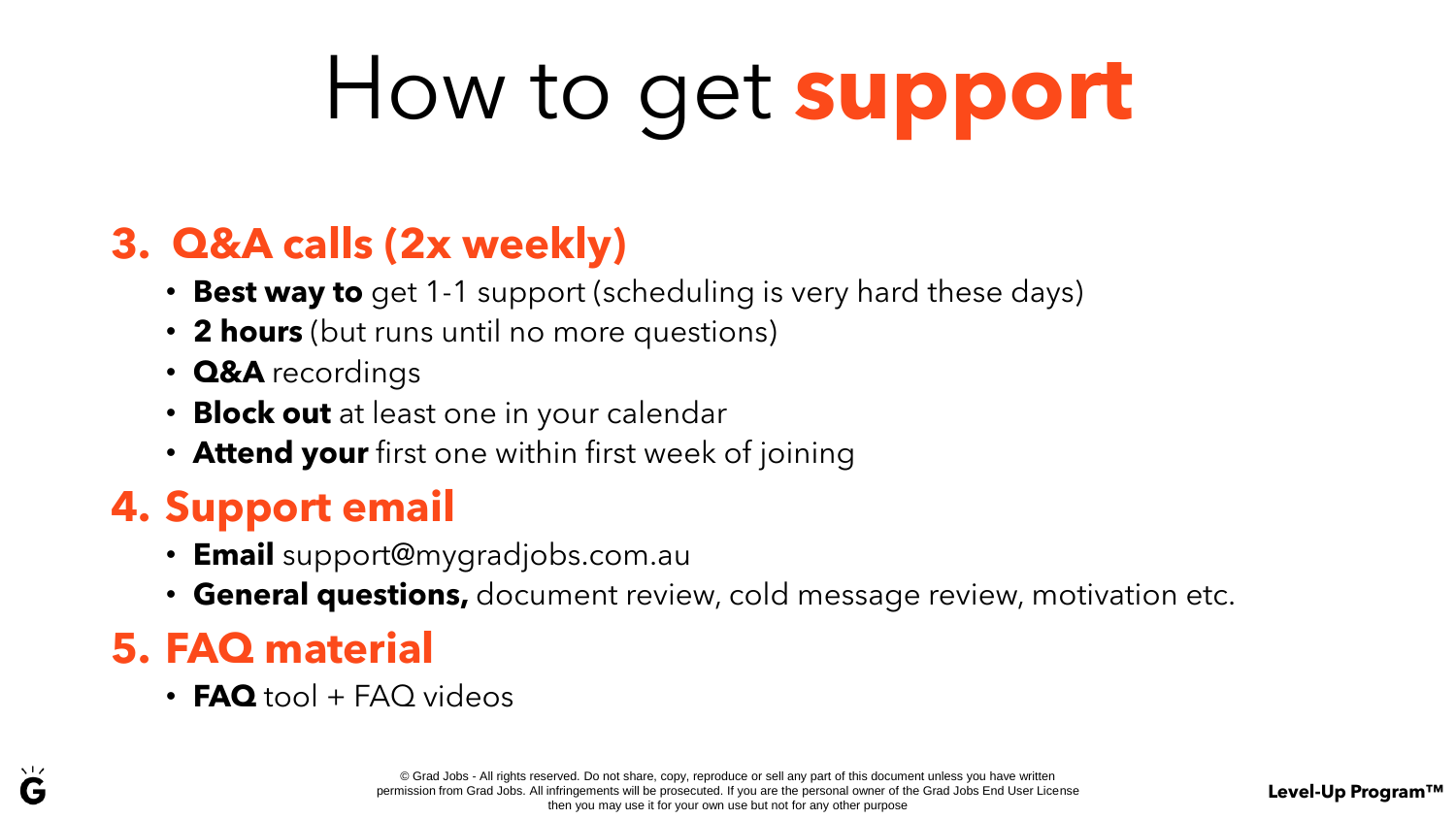## Treat this program like **a job**

#### • **Imagine this is your job**

- **Act like** the content is your work (take it seriously)
- **Act like** the Grad Jobs team and Mackenzie are your managers/team members

#### • **Q&A calls, support email & LinkedIn group**

- **You** wouldn't skip a team meeting
- **Take notes** during the week and come prepared
- **Communicate professionally** (issue  $\rightarrow$  question  $\rightarrow$  your hypothesis  $\rightarrow$  context)
- **Be organized** (expect up to 2 business day turnaround for email support)
- **Be active** in the LinkedIn group
- **Keep us notified** (don't disappear for weeks…)

#### • **Be resourceful**

• **Most questions** are answered in the coaching sessions and FAQ resources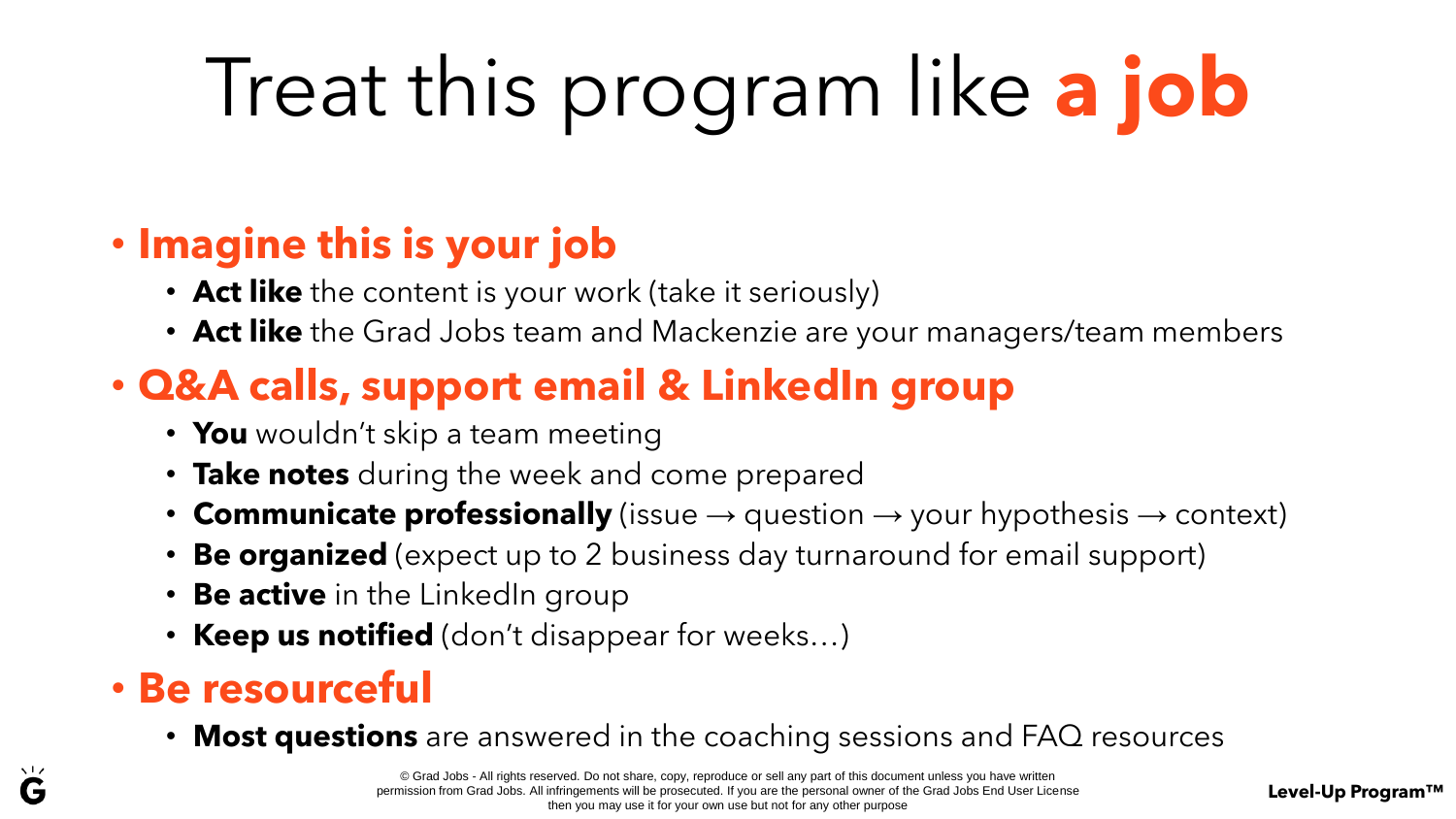# Any **doubts?**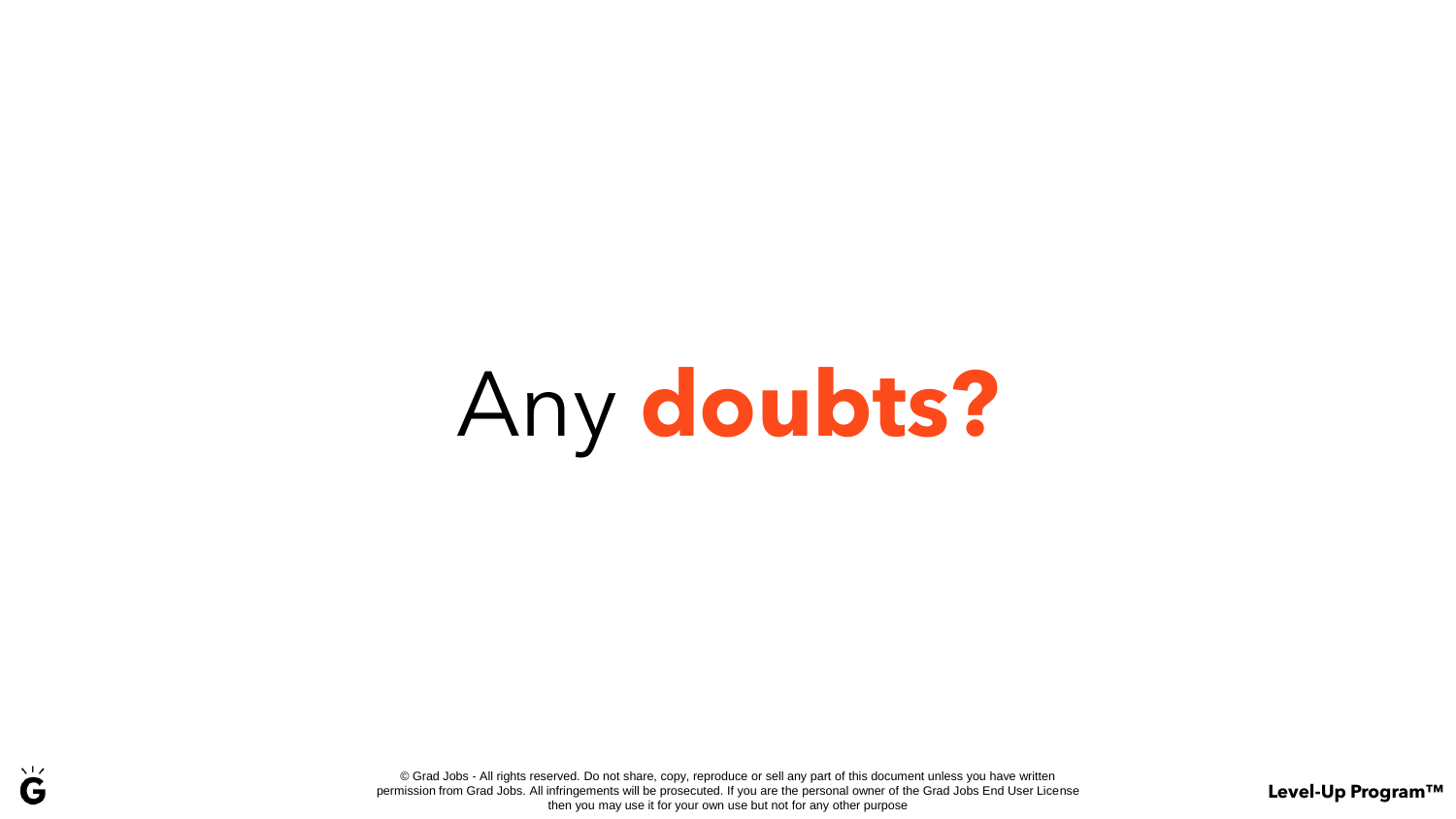## This stuff…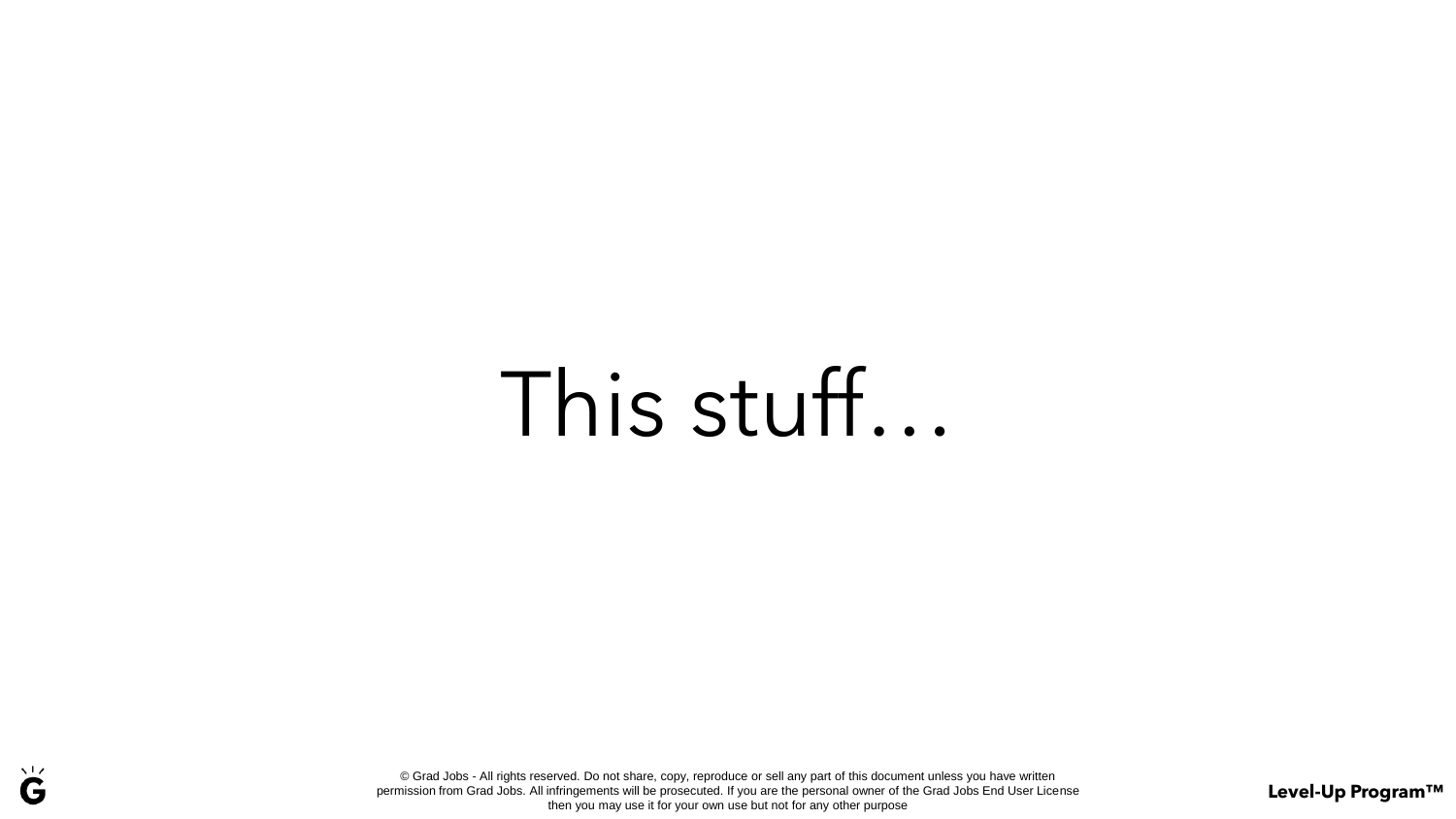# **Works!**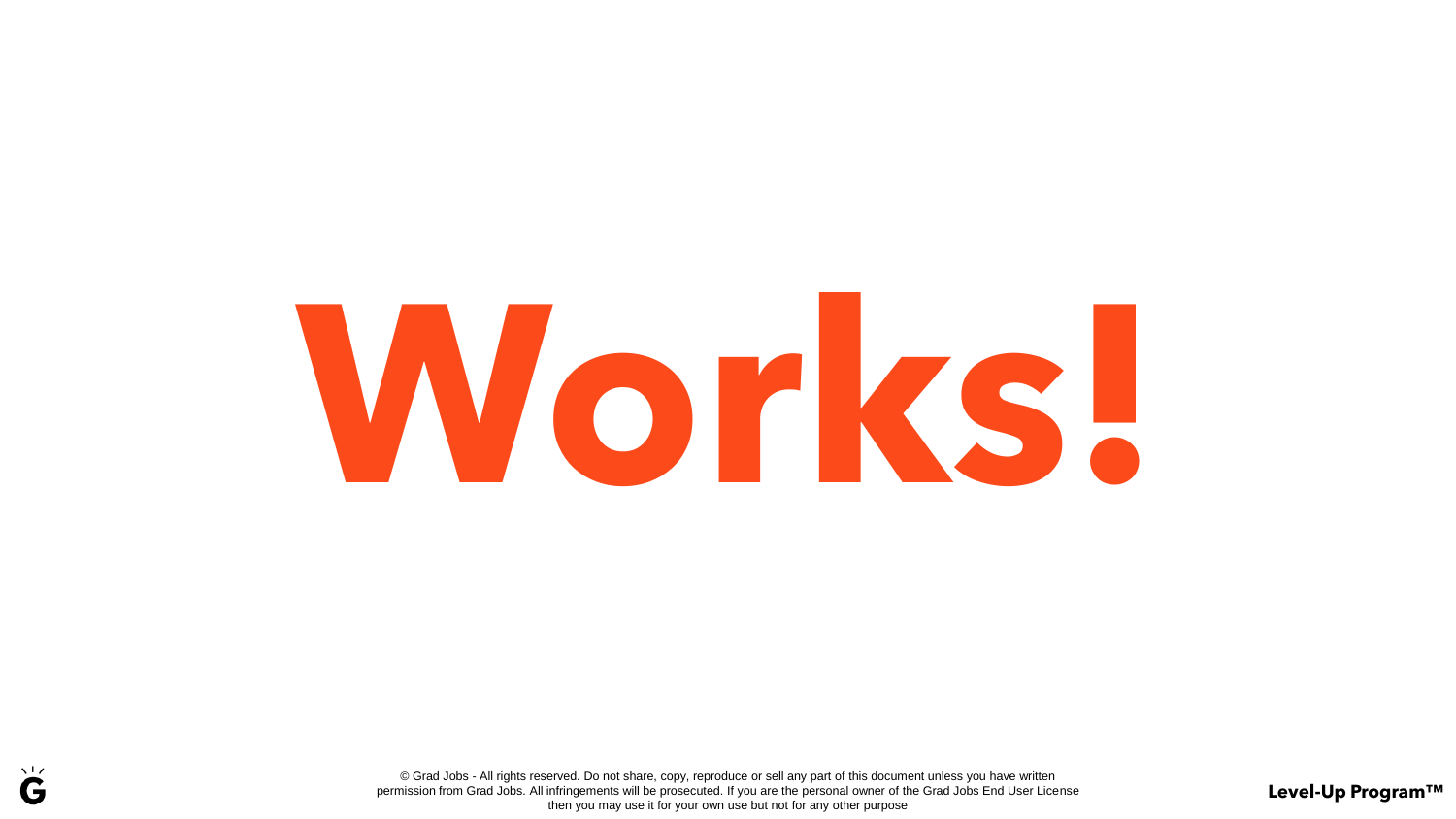## You can **too**

- **Take action now – no excuses**
- **I expect a lot from you**
- **It's your time**
- **The top 4 quickest jobs so far are:**
	- **18 days**
	- **31 days**
	- **38 days**
	- **39 days**

 $\sqrt{17}$ G